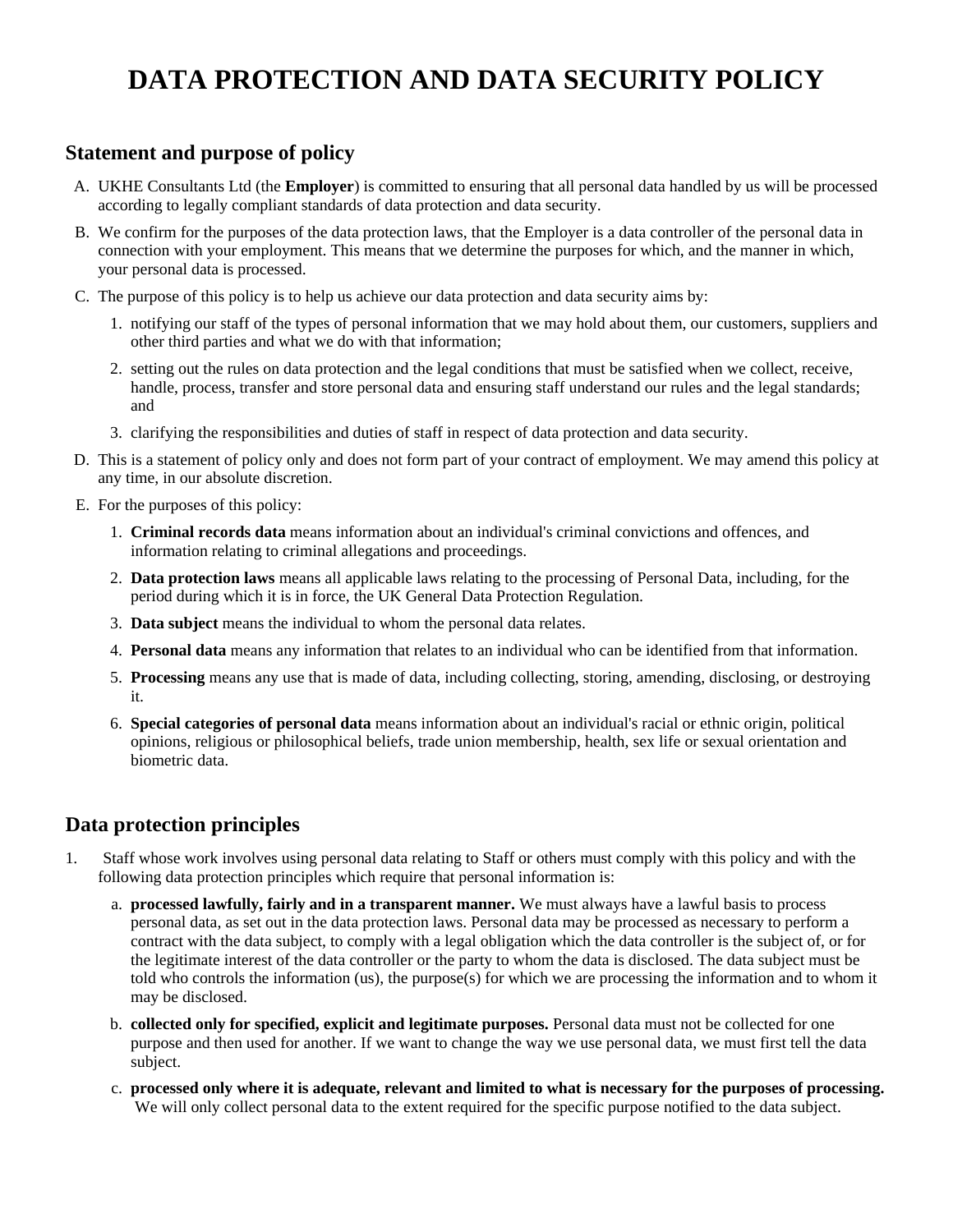- d. **accurate and the Employer takes all reasonable steps to ensure that information that is inaccurate is rectified or deleted without delay.** Checks to personal data will be made when collected and regular checks must be made afterwards. We will make reasonable efforts to rectify or erase inaccurate information.
- e. **kept only for the period necessary for processing.** Information will not be kept longer than it is needed and we will take all reasonable steps to delete information when we no longer need it. For guidance on how long particular information should be kept, contact the Data Protection Officer, or request a copy of our Data retention policy.
- f. **secure, and appropriate measures are adopted by the Employer to ensure as such.**

#### **Who is responsible for data protection and data security?**

- 2. Maintaining appropriate standards of data protection and data security is a collective task shared between us and you. This policy and the rules contained in it apply to all staff of the Employer, irrespective of seniority, tenure and working hours, including all employees, directors and officers, consultants and contractors, casual or agency staff, trainees, homeworkers and fixed-term staff and any volunteers (**Staff**).
- 3. Questions about this policy, or requests for further information, should be directed to the Data Protection Officer.
- 4. All Staff have personal responsibility to ensure compliance with this policy, to handle all personal data consistently with the principles set out here and to ensure that measures are taken to protect the data security. Managers have special responsibility for leading by example and monitoring and enforcing compliance. The Data Protection Officer must be notified if this policy has not been followed, or if it is suspected this policy has not been followed, as soon as reasonably practicable.
- 5. Any breach of this policy will be taken seriously and may result in disciplinary action up to and including dismissal. Significant or deliberate breaches, such as accessing Staff or customer personal data without authorisation or a legitimate reason to do so, may constitute gross misconduct and could lead to dismissal without notice.

### **What personal data and activities are covered by this policy?**

- 6. This policy covers personal data:
	- a. which relates to a natural living individual who can be identified either from that information in isolation or by reading it together with other information we possess;
	- b. is stored electronically or on paper in a filing system;
	- c. in the form of statements of opinion as well as facts;
	- d. which relates to Staff (present, past or future) or to any other individual whose personal data we handle or control;
	- e. which we obtain, is provided to us, which we hold or store, organise, disclose or transfer, amend, retrieve, use, handle, process, transport or destroy.
- 7. This personal data is subject to the legal safeguards set out in the data protection laws.

#### **What personal data do we process about Staff?**

- 8. We collect personal data about you which:
	- a. you provide or we gather before or during your employment or engagement with us;
	- b. is provided by third parties, such as references or information from suppliers or another party that we do business with; or
	- c. is in the public domain.
- 9. The types of personal data that we may collect, store and use about you include records relating to your:
	- a. home address,contact details and contact details for your next of kin;
	- b. recruitment (including your application form or curriculum vitae, references received and details of your qualifications);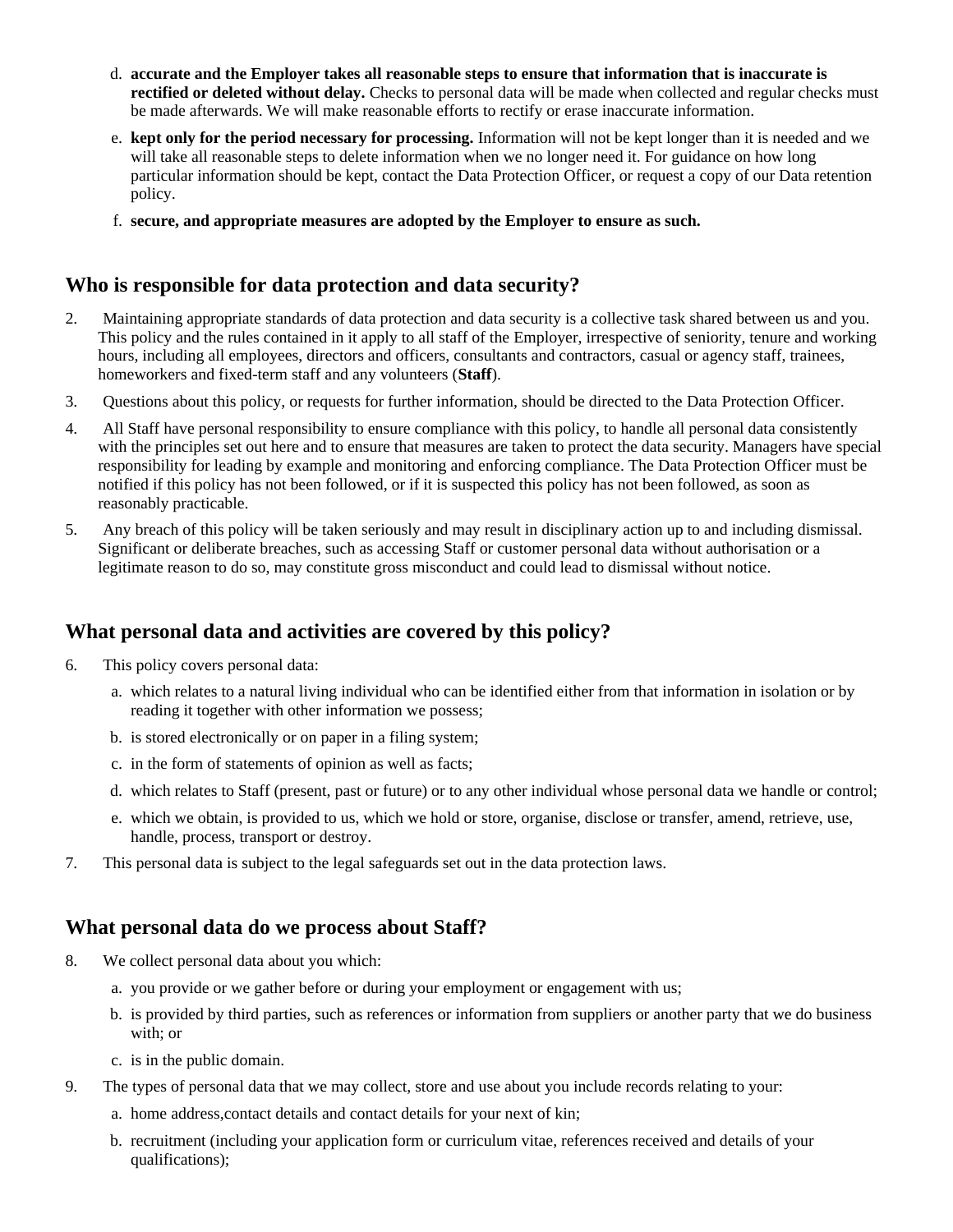- c. pay records, national insurance number and details of taxes and any employment benefits such as pension and health insurance (including details of any claims made);
- d. telephone, email, internet, fax or instant messenger use;
- e. performance and any disciplinary matters, grievances, complaints or concerns in which you are involved.

#### **Sensitive personal data**

- 10. We may from time to time need to process sensitive personal information (sometimes referred to as 'special categories of personal data').
- 11. We will only process sensitive personal information if:
	- a. we have a lawful basis for doing so, eg it is necessary for the performance of the employment contract; and
	- b. one of the following special conditions for processing personal information applies:
		- i. the data subject has given explicit consent.
		- ii. the processing is necessary for the purposes of exercising the employment law rights or obligations of the Company or the data subject.
		- iii. the processing is necessary to protect the data subject's vital interests, and the data subject is physically incapable of giving consent.
		- iv. processing relates to personal data which are manifestly made public by the data subject.
		- v. the processing is necessary for the establishment, exercise, or defence or legal claims; or
		- vi. the processing is necessary for reasons of substantial public interest.
- 12. Before processing any sensitive personal information, Staff must notify the Data Protection Officer of the proposed processing, in order for the Data Protection Officer to assess whether the processing complies with the criteria noted above.
- 13. Sensitive personal information will not be processed until the assessment above has taken place and the individual has been properly informed of the nature of the processing, the purposes for which it is being carried out and the legal basis for it.
- 14. Our privacy notice sets out the type of sensitive personal information that we process, what it is used for and the lawful basis for the processing.

### **Criminal records information**

15. Criminal records information will be processed in accordance with out Criminal Records Information Policy.

#### **How we use your personal data**

- 16. We will tell you the reasons for processing your personal data, how we use such information and the legal basis for processing in our privacy notice. We will not process Staff personal information for any other reason.
- 17. In general we will use information to carry out our business, to administer your employment or engagement and to deal with any problems or concerns you may have, including, but not limited to:
	- a. **Staff Address Lists:** to compile and circulate lists of home address and contact details, to contact you outside working hours.
	- b. **Sickness records:** to maintain a record of your sickness absence and copies of any doctor's notes or other documents supplied to us in connection with your health, to inform your colleagues and others that you are absent through sickness, as reasonably necessary to manage your absence, to deal with unacceptably high or suspicious sickness absence, to inform reviewers for appraisal purposes of your sickness absence level, to publish internally aggregated, anonymous details of sickness absence levels.
	- c. **Monitoring IT systems:** to monitor your use of e-mails, internet, telephone and fax, computer or other communications or IT resources.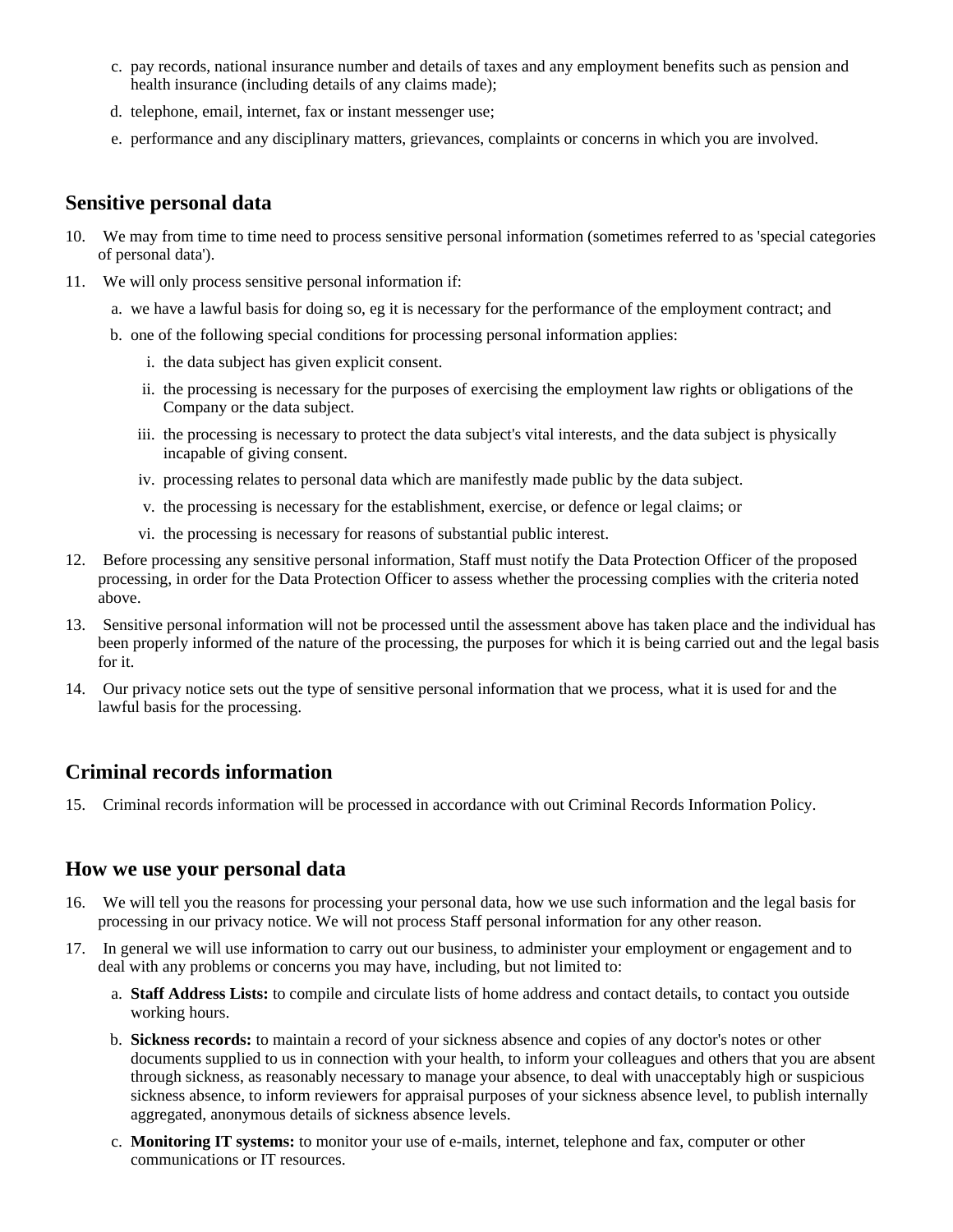- d. **Disciplinary, grievance or legal matters:** in connection with any disciplinary, grievance, legal, regulatory or compliance matters or proceedings that may involve you.
- e. **Performance Reviews:** to carry out performance reviews.

#### **Accuracy and relevance**

- 18. We will:
	- a. ensure that any personal data processed is up to date, accurate, adequate, relevant and not excessive, given the purpose for which it was collected.
	- b. not process personal data obtained for one purpose for any other purpose, unless you agree to this or reasonably expect this.
- 19. If you consider that any information held about you is inaccurate or out of date, then you should tell the Data Protection Officer. If they agree that the information is inaccurate or out of date, then they will correct it promptly. If they do not agree with the correction, then they will note your comments.

#### **Storage and retention**

- 20. Personal data (and sensitive personal information) will be kept securely in accordance with our
- 21. The periods for which we hold personal data are contained in our privacy notices.

## **Individual rights**

- 22. You have the following rights in relation to your personal data.
- 23. Subject access requests:
	- a. You have the right to make a subject access request. If you make a subject access request, we will tell you:
		- i. whether or not your personal data is processed and if so why, the categories of personal data concerned and the source of the data if it is not collected from you;
		- ii. to whom your personal data is or may be disclosed.
		- iii. for how long your personal data is stored (or how that period is decided);
		- iv. your rights of rectification or erasure of data, or to restrict or object to processing;
		- v. your right to right to complain to the Information Commissioner if you think we have failed to comply with your data protection rights; and
		- vi. whether or not we carry out automated decision-making and the logic involved in any such decision making.
	- b. We will provide you with a copy of the personal data undergoing processing. This will normally be in electronic form if you have made a request electronically, unless you agree otherwise.
	- c. To make a subject access request, contact us at info@ukheconsultants.co.uk.
	- d. We may need to ask for proof of identification before your request can be processed. We will let you know if we need to verify your identity and the documents we require.
	- e. We will normally respond to your request within 28 days from the date your request is received. In some cases, eg where there is a large amount of personal data being processed, we may respond within 3 months of the date your request is received. We will write to you within 28 days of receiving your original request if this is the case.
	- f. If your request is manifestly unfounded or excessive, we are not obliged to comply with it.
- 24. Other rights:
	- a. You have a number of other rights in relation to your personal data. You can require us to:
		- i. rectify inaccurate data;
		- ii. stop processing or erase data that is no longer necessary for the purposes of processing;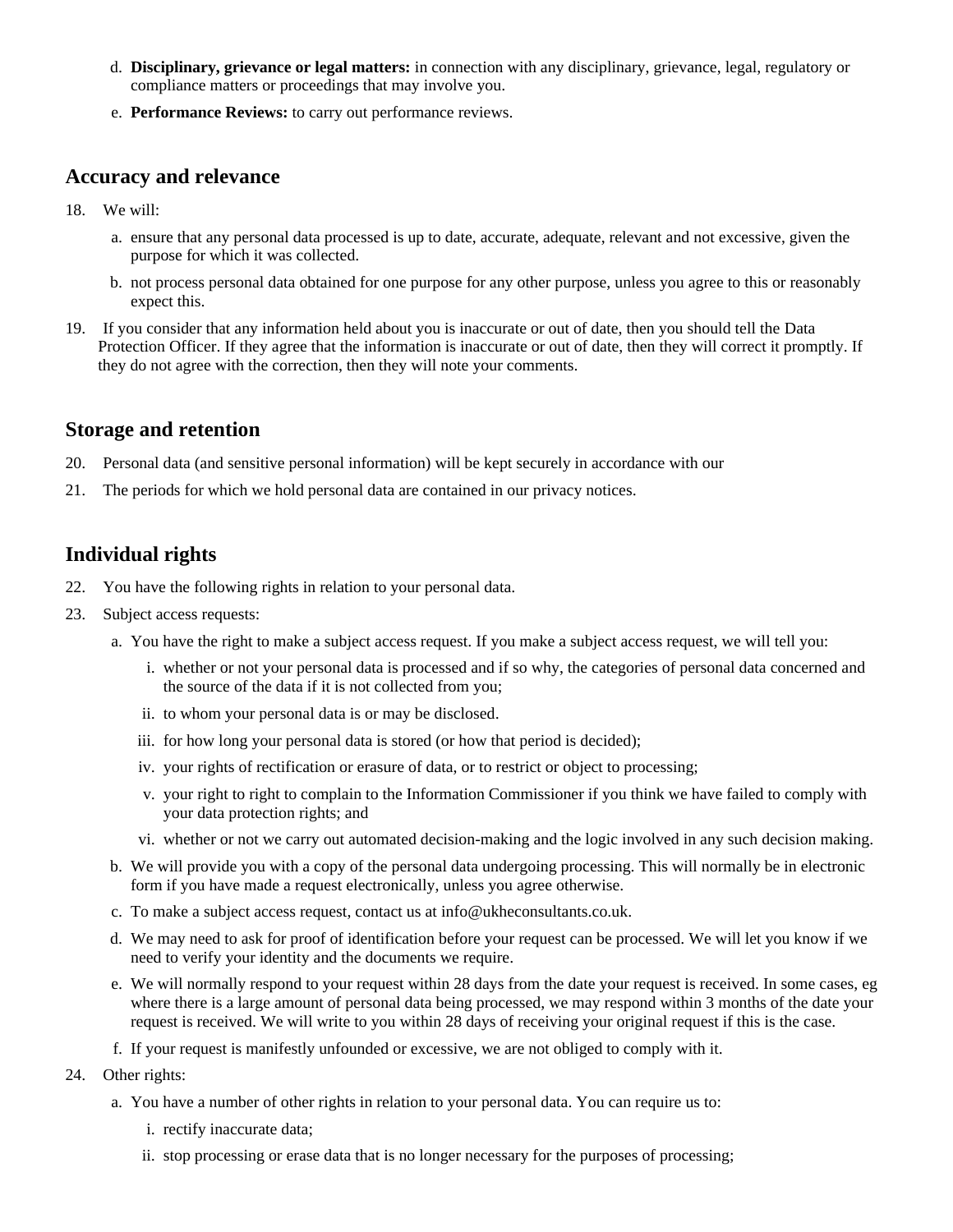- iii. stop processing or erase data if your interests override our legitimate grounds for processing the data (where we rely on our legitimate interests as a reason for processing data);
- iv. stop processing data for a period if data is inaccurate or if there is a dispute about whether or not your interests override the Employer's legitimate grounds for processing the data.
- b. To request that we take any of these steps, please send the request to info@ukheconsultants.co.uk.

## **Data security**

- 25. We will use appropriate technical and organisational measures to keep personal data secure, and in particular to protect against unauthorised or unlawful processing and against accidental loss, destruction or damage.
- 26. Maintaining data security means making sure that:
	- a. only people who are authorised to use the information can access it;
	- b. where possible, personal data is pseudonymised or encrypted;
	- c. information is accurate and suitable for the purpose for which it is processed; and
	- d. authorised persons can access information if they need it for authorised purposes.
- 27. By law, we must use procedures and technology to secure personal information throughout the period that we hold or control it, from obtaining to destroying the information.
- 28. Personal information must not be transferred to any person to process (eg while performing services for us on or our behalf), unless that person has either agreed to comply with our data security procedures or we are satisfied that other adequate measures exist.
- 29. Security procedures include:
	- a. Any desk or cupboard containing confidential information must be kept locked.
	- b. Computers should be locked with a strong password that is changed regularly or shut down when they are left unattended and discretion should be used when viewing personal information on a monitor to ensure that it is not visible to others.
	- c. Data stored on CDs or memory sticks must be encrypted or password protected and locked away securely when they are not being used.
	- d. The Data Protection Officer must approve of any cloud used to store data.
	- e. Data should never be saved directly to mobile devices such as laptops, tablets or smartphones.
	- f. All servers containing sensitive personal data must be approved and protected by security software.
	- g. Servers containing personal data must be kept in a secure location, away from general office space.
	- h. Data should be regularly backed up in line with the Employer's back-up procedure.
- 30. Telephone Precautions. Particular care must be taken by Staff who deal with telephone enquiries to avoid inappropriate disclosures. In particular:
	- a. the identity of any telephone caller must be verified before any personal information is disclosed;
	- b. if the caller's identity cannot be verified satisfactorily then they should be asked to put their query in writing;
	- c. do not allow callers to bully you into disclosing information. In case of any problems or uncertainty, contact the Data Protection Officer.
- 31. Methods of disposal. Copies of personal information, whether on paper or on any physical storage device, must be physically destroyed when they are no longer needed. Paper documents should be shredded and CDs or memory sticks or similar must be rendered permanently unreadable.

#### **Data impact assessments**

- 32. Some of the processing that the Employer carries out may result in risks to privacy.
- 33. Where processing would result in a high risk to Staff rights and freedoms, the Employer will carry out a data protection impact assessment to determine the necessity and proportionality of processing. This will include